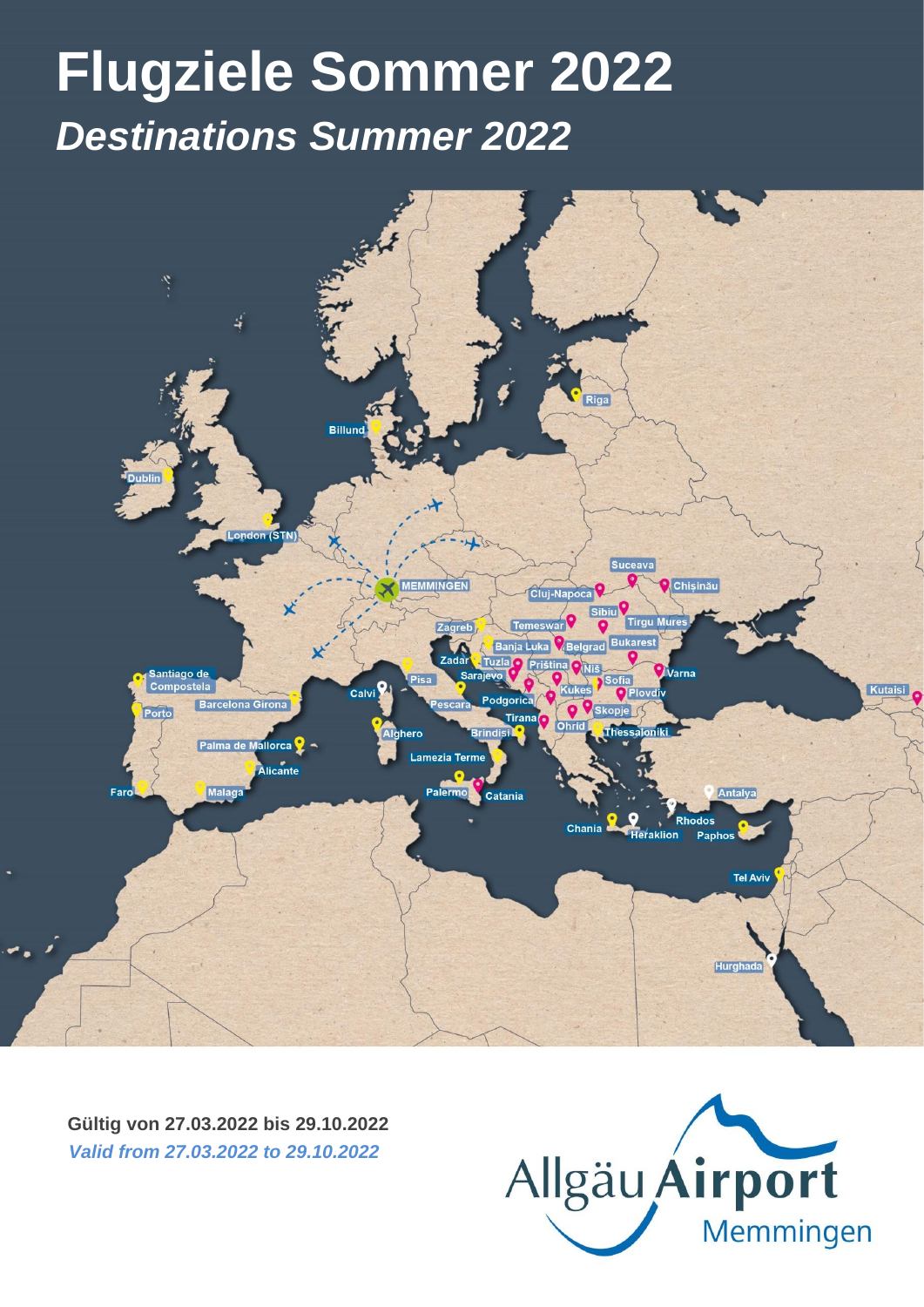**Flugziele Sommer 2022** *Destinations Summer 2022* Gültig ab 27. März 2022 *Valid from March 27st 2022* Stand: 21/03/2022 *Update: 21/03/2022*



**Destination AIRLINE Alicante/ALC (Spain) [Ryanair](https://www.ryanair.com/gb/en) Alghero/AHO (Italy) [Ryanair](https://www.ryanair.com/gb/en) Ryanair Ryanair Antalya/AYT** (Turkey) **[Corendon](https://www.corendonairlines.com/) Banja Luka/BNX (Bosnia Herzegovina) [Ryanair](https://www.ryanair.com/gb/en) Ryanair Barcelona Girona /GRO (Spain) [Ryanair](https://www.ryanair.com/gb/en) Ryanair Belgrad/BEG (Serbia) [Wizz Air](https://wizzair.com/en-gb#/) Billund/BLL (Denmark) [Ryanair](https://www.ryanair.com/gb/en) Brindisi/BDS (Italy) [Ryanair](https://www.ryanair.com/gb/en) Ryanair Ryanair Bukarest/OTP (Romania) [Wizzair](https://wizzair.com/en-gb#/) Calvi/CLV (France)** *[Rhomberg Reisen](https://www.rhomberg-reisen.de/)* **Catania/CTA (Italy) [Wizz Air](https://wizzair.com/en-gb#/) Chania/CHQ (Greece)** *[Ryanair](https://www.ryanair.com/gb/en) Ryanair* **Chisinau/KIV (Moldova)** *[Wizz Air](https://wizzair.com/en-gb#/)* **Cluj-Napoca/CLJ (Romania) [Wizz Air](https://wizzair.com/en-gb#/) Dublin/DUB (Ireland) [Ryanair](https://www.ryanair.com/gb/en) Faro/FAO (Portugal) [Ryanair](https://www.ryanair.com/gb/en) Heraklion/HER (Greece)** *[Corendon](https://www.corendonairlines.com/)* **Hurghada/HRG (Egypt) [Corendon](https://www.corendonairlines.com/) Kukës/KFZ (Albania) [Wizz Air](https://wizzair.com/en-gb#/) Kutaisi/KUT (Georgia) [Wizz Air](https://wizzair.com/en-gb#/) Lamezia Terme/SUF (Italy)** *[Ryanair](https://www.ryanair.com/gb/en)* **Ryanair London/STN (England) [Ryanair](https://www.ryanair.com/gb/en) Malaga/AGP (Spain)** *[Ryanair](https://www.ryanair.com/gb/en) Ryanair* **Nis/INI (Serbia) [Wizz Air](https://wizzair.com/en-gb#/) Ohrid/OHD (North Macedonia) [Wizz Air](https://wizzair.com/en-gb#/) Paphos/PFO (Cyprus) [Ryanair](https://www.ryanair.com/gb/en) Palermo/PMO (Italy)** *[Ryanair](https://www.ryanair.com/gb/en) Ryanair*